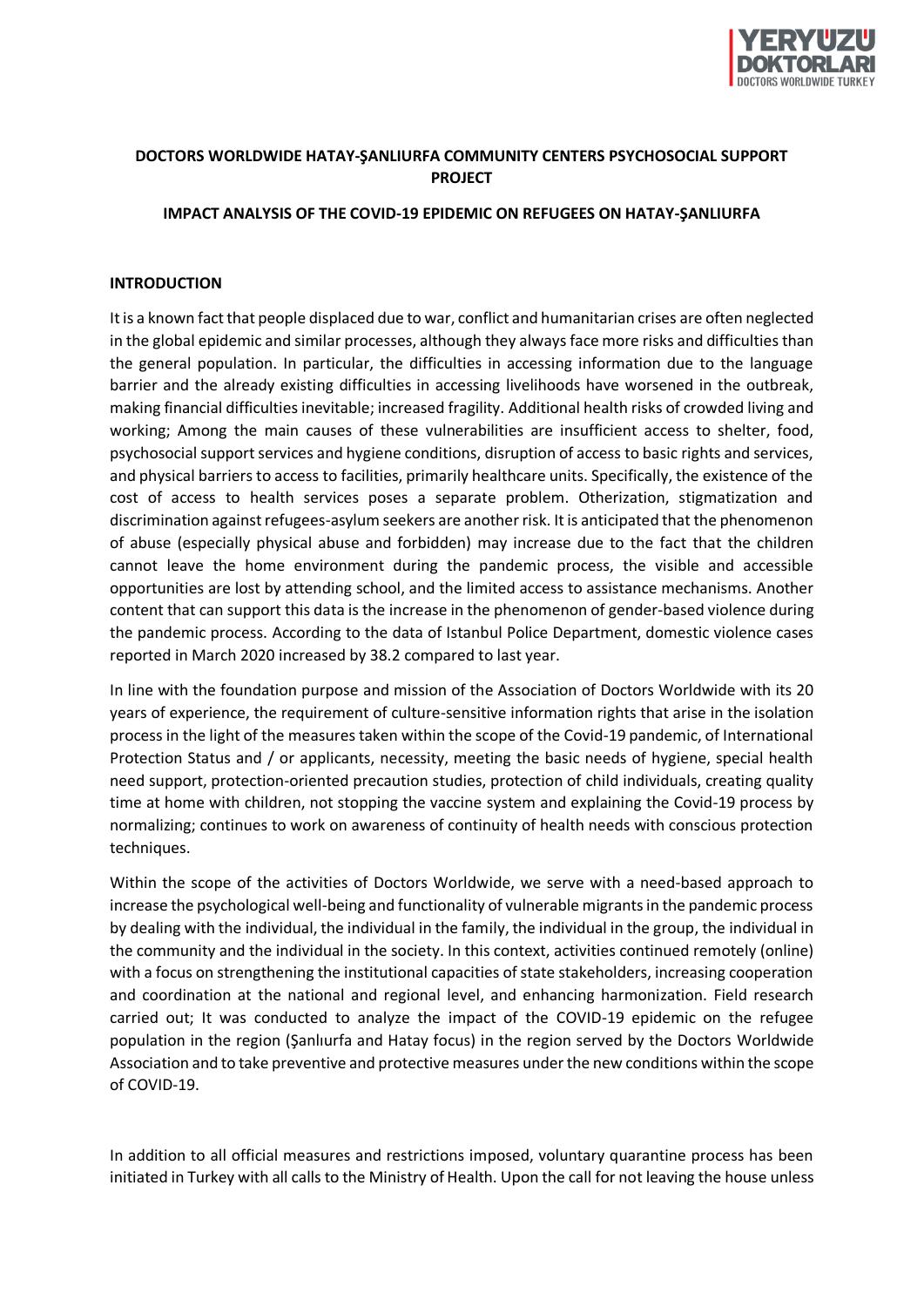

it is mandatory, Doctors Worldwide started to carry out its all operations from the homes of the employees with the telecommunication tools as of March 16, 2020. In order to ensure that all consultancy activities are carried out completely, call lines were created for each service unit and regular information calls were made for beneficiaries who did not have access to information about official announcements and measures taken for various reasons. In all processes, services continued using satisfaction surveys, CBRFM return mechanism, consultancy line data and KVKK-based consent forms in the focus of the right to participate. Psychosocial and Private Health Needs Support activities have been continued using telecommunication tools. In order to strengthen beneficiaries' access to information accurately and effectively, information is shared regularly in Turkish, Arabic, Kurdish and English. However, it has been a matter of re-focusing on social cohesion efforts that are not among the urgent priorities identified under the Regional Asylum Seeker and Resistance Plan (3RP).

Awareness about Covid-19 is very important in reducing and terminating the impact of this crisis situation by avoiding any risky actions that may affect people and their environment. The participants, who stated that they accessed current information about Covid-19 mostly from their own language, were found to have a basic level of knowledge about the symptoms and the precautions to be taken, together with some deficiencies. It was observed that most of the participants were not aware of the current announcements about psychosocial support and health services. These disabilities and reservations pose a great risk for refugees with special needs such as pregnancy, chronic illness and disability. Most people have had access to masks and other medical supplies for a certain period of time.

An increase in anxiety, obsession, insight and partial psychopathologies and sleep disorders were observed with isolation in the Covid-19 process, routine relationship with the family, fear and future anxiety for the individual and family elders. However, the process of raising awareness that a moderate level of fear or anxiety can motivate people to deal with health threats, but serious troubles can be debilitating and cause dysfunctional behavior and mental health problems.

Undoubtedly, the factor of trust in conjunctures where the obvious impact of the crisis can be felt is another focus of humanitarian debates. In general, trust, private and generalized institutional trust can be considered as an internal form of social capital needed and produced by all communities. In this process, the importance of awareness and ease of access to protection support mechanisms increased in 3 months. Risk factors for refugees and displaced population under new pandemic precautionary conditions can be listed as follows: Poor access to pre-existing psychological problems, basic protective hygiene materials such as masks and gloves, possible exclusion from preventive and intervention activities, insufficient financial opportunities, insufficient food supply or insufficient nutrition, poor access to news in their mother tongue and limited access to primary health care. These disadvantaged conditions can cause refugees and displaced populations to experience increased anxiety, fear, or other mental health problems. In addition, the risk of clients who had mental health problems before pandemic increased in multiple factor foci. For individuals with special care needs, the new client's purchase restriction of care centers also means an increase in standard special needs.

## **METHOD**

The main purpose of this research is determining how the refugees living in Şanlıurfa-Hatay in the pandemic process are affected by their access to information, primarily health and psychosocial support services and to reveal their social and economic needs.

Data received from the survey questions answered sincerely in the primary sources focus between 29.05.2020 and 01.06.2020 were analyzed by Doctors Worldwide Hatay Şanlıurfa Psychosocial Support Project teams. In accordance with the stated purpose, "Scanning Model" was used in this study.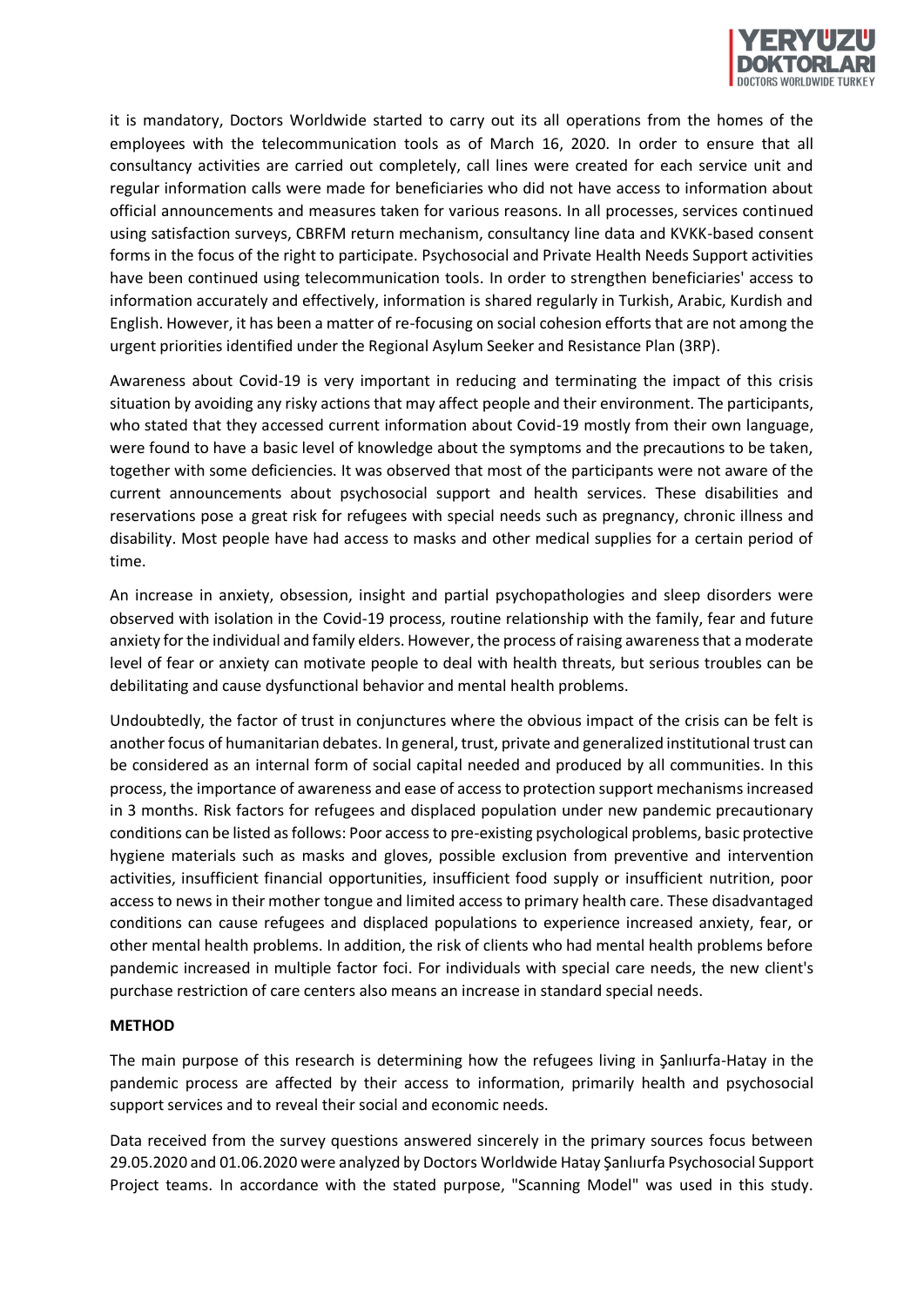

The screening model is a research approach that aims to describe a situation that exists in the past or present time.

In this survey, which aims to determine the situation in various sectors, "Cluster Sampling Method" and "Systematic Random Sampling Method" have been used in order to determine the needs of people with different sensitivities. The gender balance of random samples is equal. Each sector was included in the sample to form a cluster and samples representing the cluster were selected with the "Simple Random Method" over the sample. In the content, the question patterns are suitable for the SPSS system, low standard deviation, no connection with the connector and clear pandemic process. The universe of the study is Syrians under temporary protection living in the provinces of Şanlıurfa and Hatay, and beneficiaries with international protection status. The study set of the study was the individuals who are over 18 years old (18-49 years of age and 50>) who have received a special health consultancy fund for Doctors Worldwide, psychosocial support services, awareness and protectionoriented awareness counseling and have a Turkish consent form. It has been identified. In addition to the analysis process with 30 clients, field observations and notes, which are secondary sources, are included in the content. Specifically, in Şanlıurfa and Hatay field analysis, the method of making phone calls to the clients who did not receive more than one service in their mother tongue was adopted. In order to create a comfortable and safe environment for the clients, the process information was explained with the priority telephone contact, the importance of the sincere answer was reflected, and then an appointment-based process started by determining a time interval suitable for the client. Telephone calls were made as follows:

- Reading the participant's consent form in the mother tongue and obtaining the verbal consent of the participant
- Explaining the content of the survey and the purpose of the study to the participant
- Explanation of demographic questions and likert scale in the survey
- The effect that it can reflect on the data in the safe environment and the environment in which they feel comfortable has been explained and appointment has been provided at the appropriate time in the focus of the client.
- At the time of appointment, the questionnaire was completed by transmitting the questionnaires in the native language of the participants and marking the immediate answers on the likert buttons.

While establishing the ethical framework of this study, 4 basic principles of the UN Convention on the Rights of the Child (life, development, participation and non-discrimination) and Inter-agency Guidelines Case Management, IASC and the American Psychological Association (APA) interview process are ethical. principles are taken into consideration.

Frequency distributions, mean and standard deviation values, minimum and largest values, median and most common values were calculated for the data. Survey questions were identified as education, protection, health and livelihood sources, activity needs, and developing and changing current life problems. Questions about the Covid-19 information potential were included in all survey area types.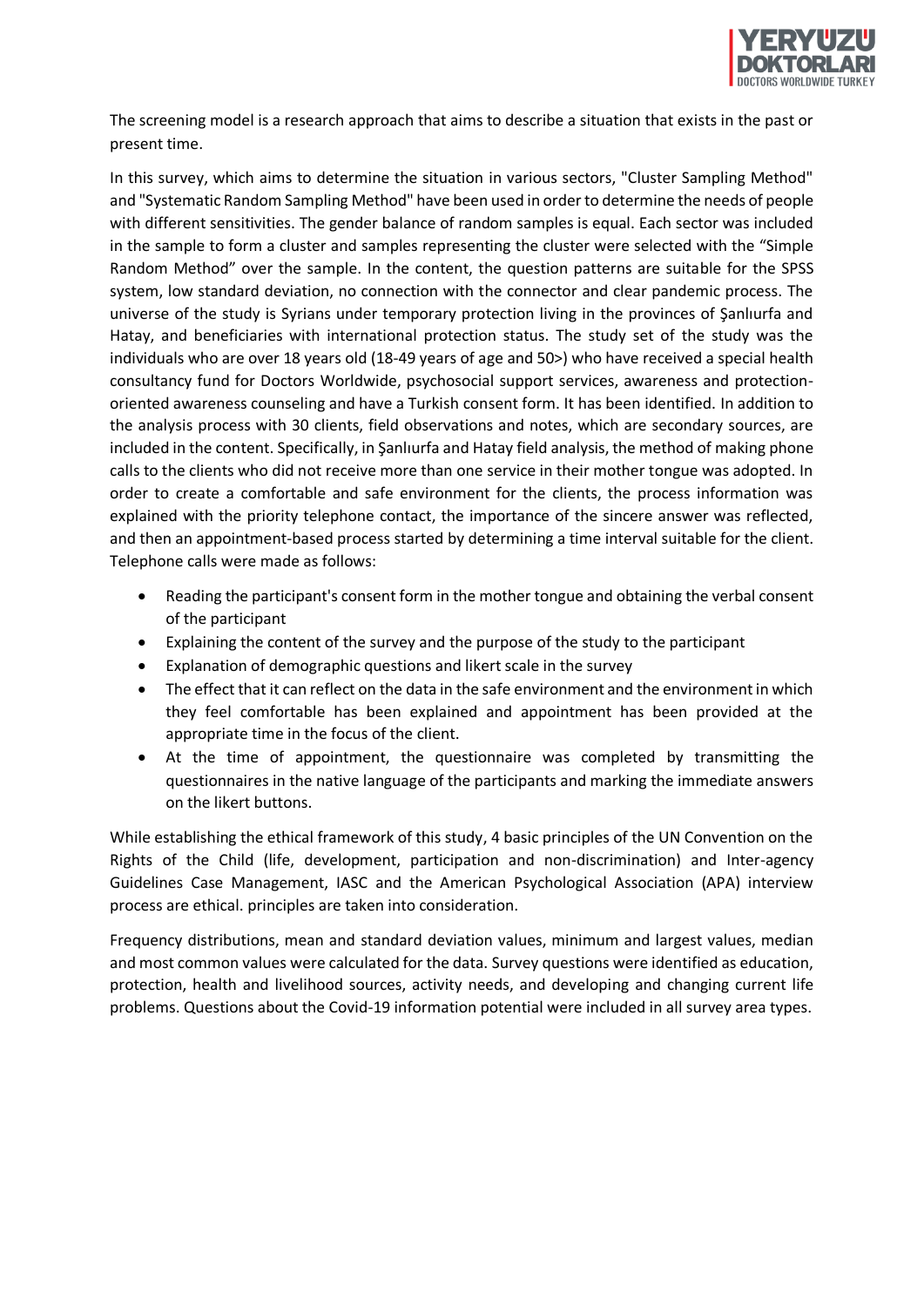

## **SURVEY FOCUS INDIVIDUAL INTERVIEW**





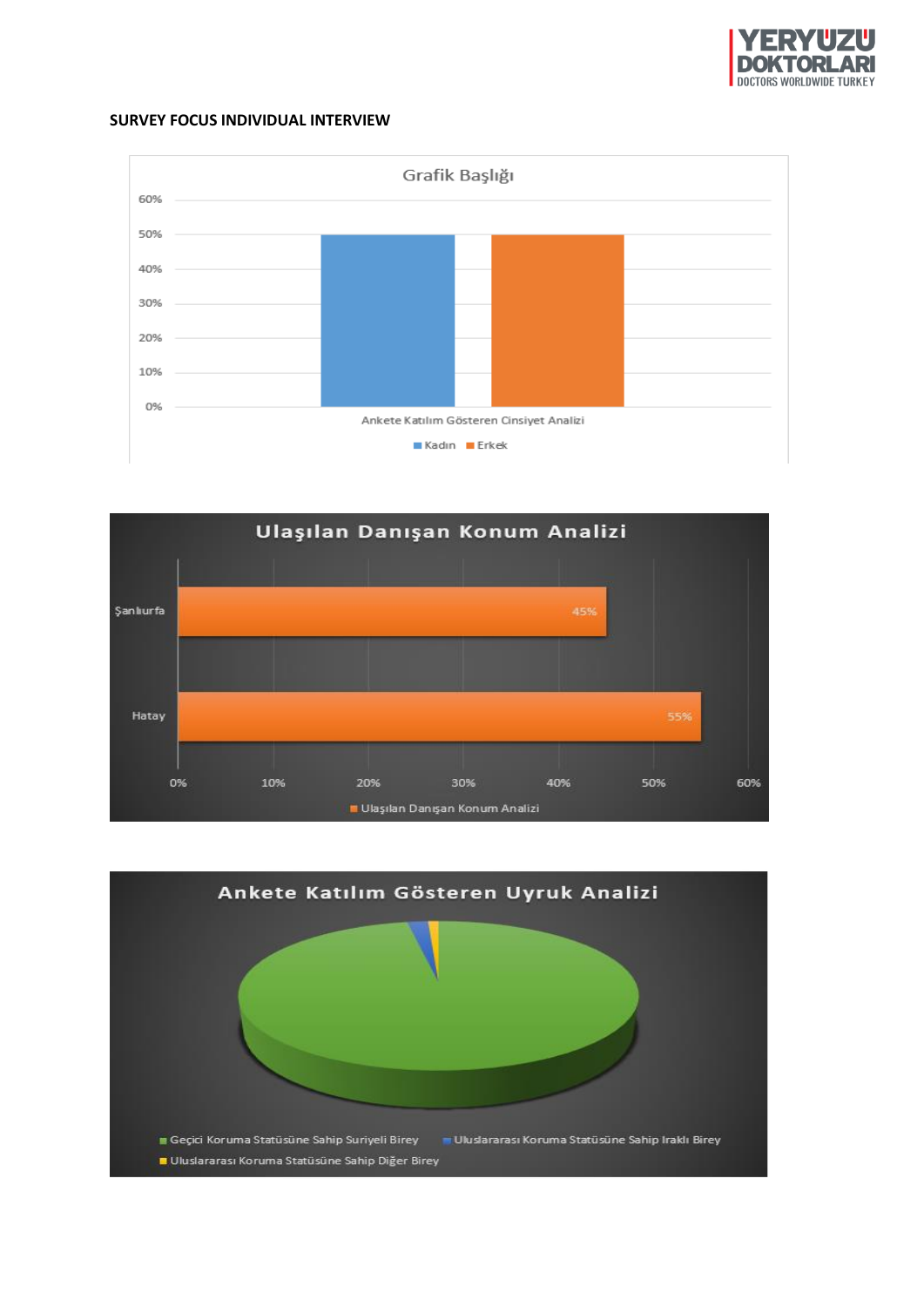

## **FIRST RESOURCE SURVEY COMMENTARY ANALYSIS**

Corona ve Covid-19 ile ilgili bilginizi var mı?

#### 30 yanıt



According to the needs analysis, the Covid-19 pandemic process has been stated as "partially and 80% yes, I have information" in the knowledge. However, it was observed that the information processes were inadequate and had information pollution quality.

Primary Source Feedback: "I do not know how to spend time with my child in the home environment, and with which games I will give long-term quality time, since the school process is not possible to play in the neighborhood and the meeting with relatives is restricted. My child started eating nails, anger, stubbornness and there is always a desire for attention." (E.T. 38



Covid-19 ile ilgili nereden bilgi edindiniz? 30 yanıt

In line with data analysis, especially the density of information obtained through social media reveals the existence of risks. It has been understood that public stakeholders are more actively involved, and language support and the transfer of the precautionary process.

Primary Source Feedback: "I have read that the mortality rate is very high when the Corona Virus is infected on Facebook. Therefore, I hesitate to go to the health center to have my baby vaccinated." (E.C. 23)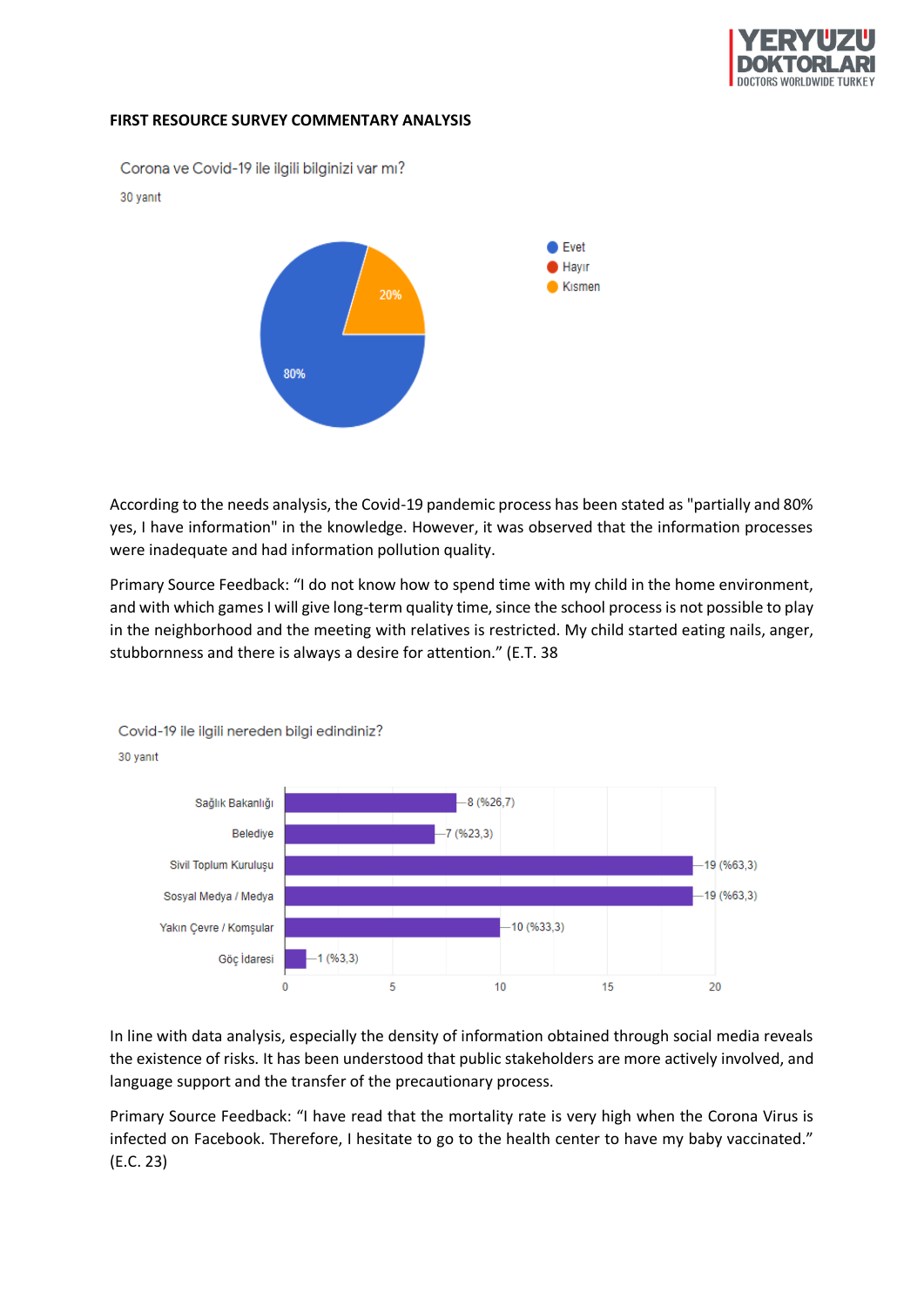





In line with the data analysis, it was learned that the need for the application process of the needy to the official institutions was due to the inability to explain the systematic of the changing service possibilities of the public institutions during the pandemic process.



Covid-19 virüs salgını ile beraber (Mart başı) aşağıdaki konular ile ilgili hiçbir problem yaşadınız mı?

It is observed that there are difficulties especially in legal processes and legal legislation criteria. In the field of healthcare, there are some problems regarding the support from the hospital (report, surgery, examination). The 182 MHRS system has not yet been developed for people with a healthy use of focus.

Primary Source Feedback: "I want my private health needs to be met from NGOs, but a continuous report is requested. However, due to the pandemic, the hospital cannot give report dates. I do not know what to do." (Y.M. 49)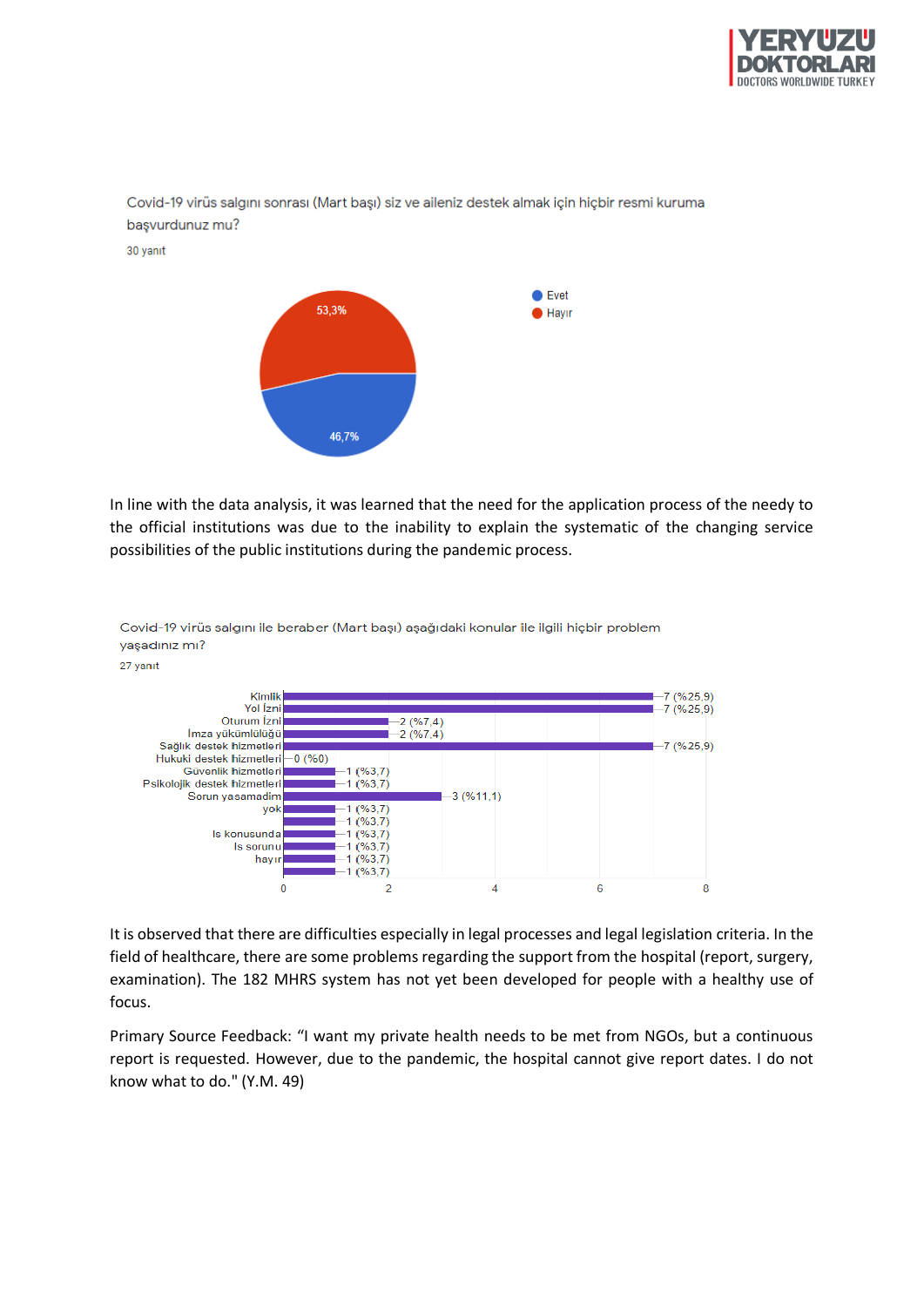

Salgın sürecinde evinizde kalıyor musunuz? 30 yanıt Hiç dışarı çıkmadım Nadiren dışarı çıkıyorum 73,3% Her gün dışarı çıkıyorum 26,7%

In the data analysis, the rate of rarely leaving home is 73.3%. Information on leaving the house for work purposes was not addressed. The quality of meeting social needs and disruption of the isolation process in the focus of need can be seen in the table.

Evde kaldığınız süre boyunca kendinizi güvende hissediyor musunuz?

 $\bullet$  Evet  $\bullet$  Hayır  $\bullet$  Kismen 86.7%

In the data analysis, the proportion of individuals who felt safe and secure was reflected in the indicator as 86.7%. While 8% was described as feeling partially safe, it was stated that 5.3% did not feel safe.

Primary Source Feedback: "My spouse was laid off and angry, not tolerated, so I cannot express myself to prevent pressure at home and my fear is growing." (H.Ş. 29)

30 yanıt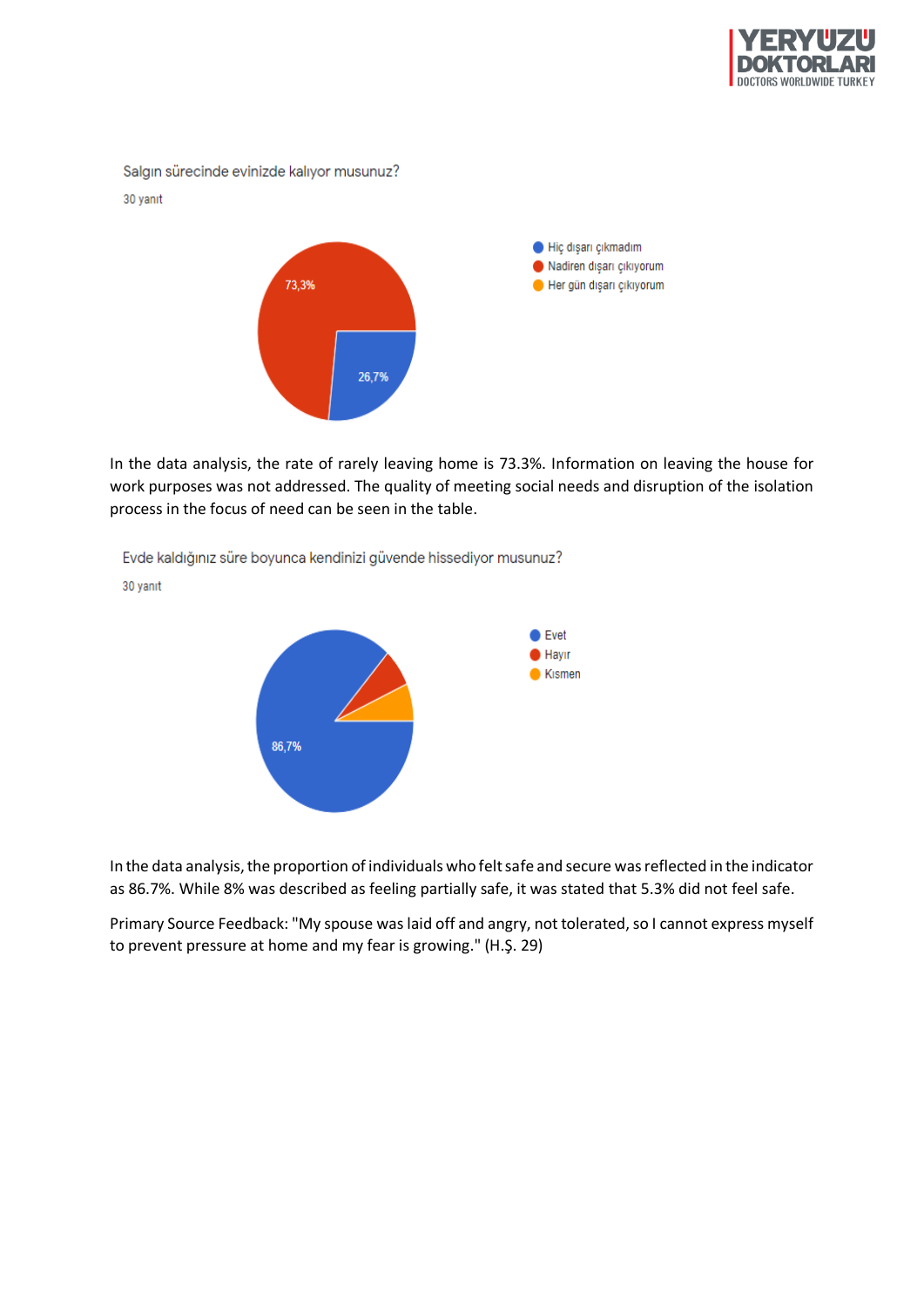

Kendinizi güvende hissetme oranınız nedir?





Primary Source Feedback: I divorced my wife but my ex-wife opposes me to see my children due to the pandemic process. I am afraid because the courts are closed and we are discussing in phone calls.



In the data analysis process, it has been stated that child labor sensitivity is 7.7%. It is understood that this rate has increased after declaring that the school attendance process will not be until September, as reflected in the graph below.

Primary Source of Feedback: "My 13-year-old son was bored at home and sent to the barber workshop to learn a profession because he failed at school." (E.K. 43)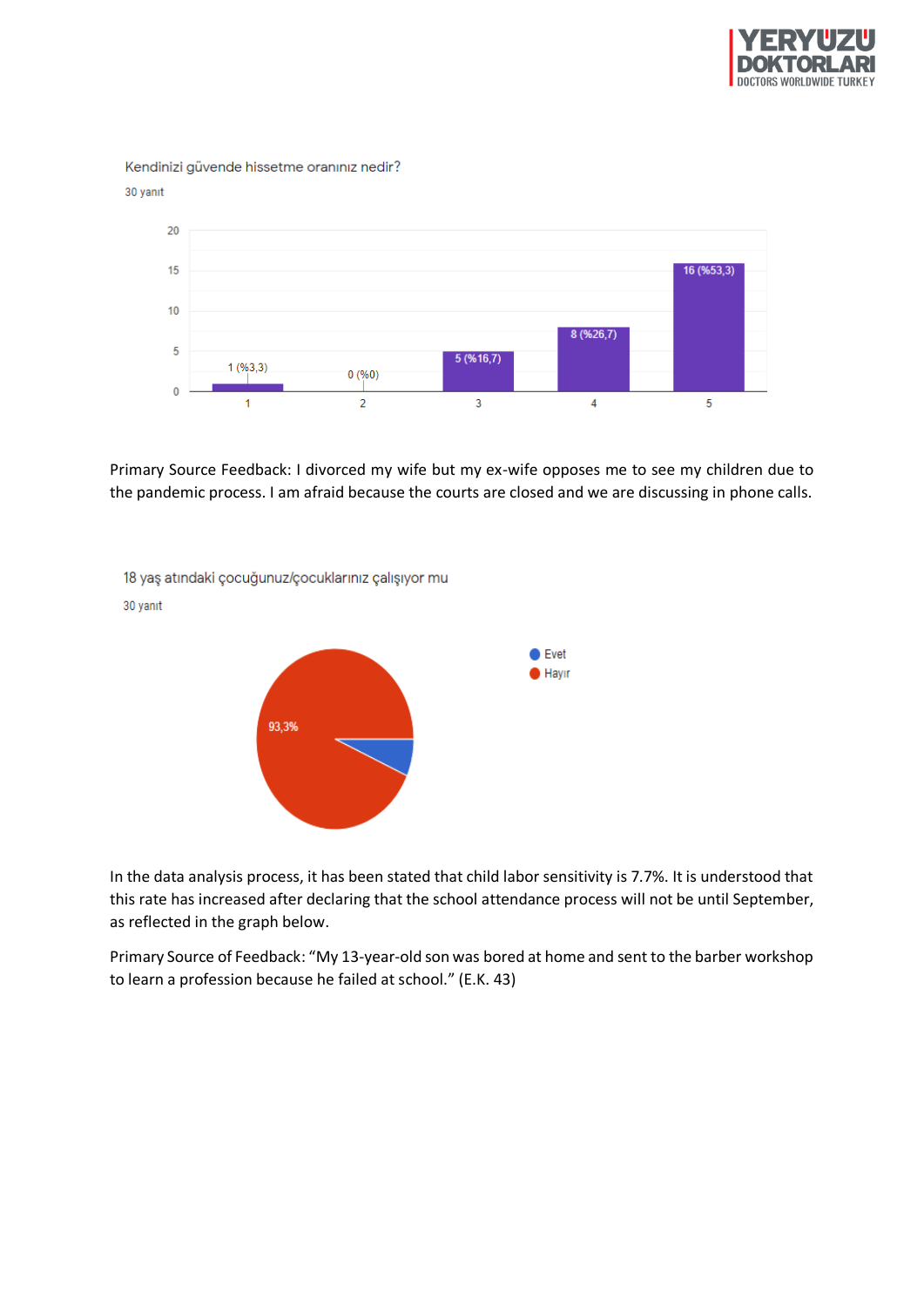

Eğer evet ise ne zaman çalışmaya başladı?

#### 2 yanıt



In the data analysis, it was understood that child labor increased and the risks of children increased during the pandemic process. It was informed that this increase was due to the inability to tolerate at home, to spend time, to regulate life, and to increase material income.



Eğer çocuğunuz var ise EBA sürecinden etkin şekilde faydalanabiliyor mu? 28 yanıt

It was stated in the data analysis that 46.4% could not benefit efficiently from the EBA process, 46.5% could benefit, and 7.1% did not know about the EBA process. Especially in the EBA process, it was understood that the quality decreased in the focus of lack of resources, language barrier, lack of separate study rooms and in-house crowded environment.

Primary Source Feedback: "My child received the first two trainings, but later on, because the internet package was over, we could not continue. I called customer service for a package upgrade, but we couldn't get along." (S.K. 33)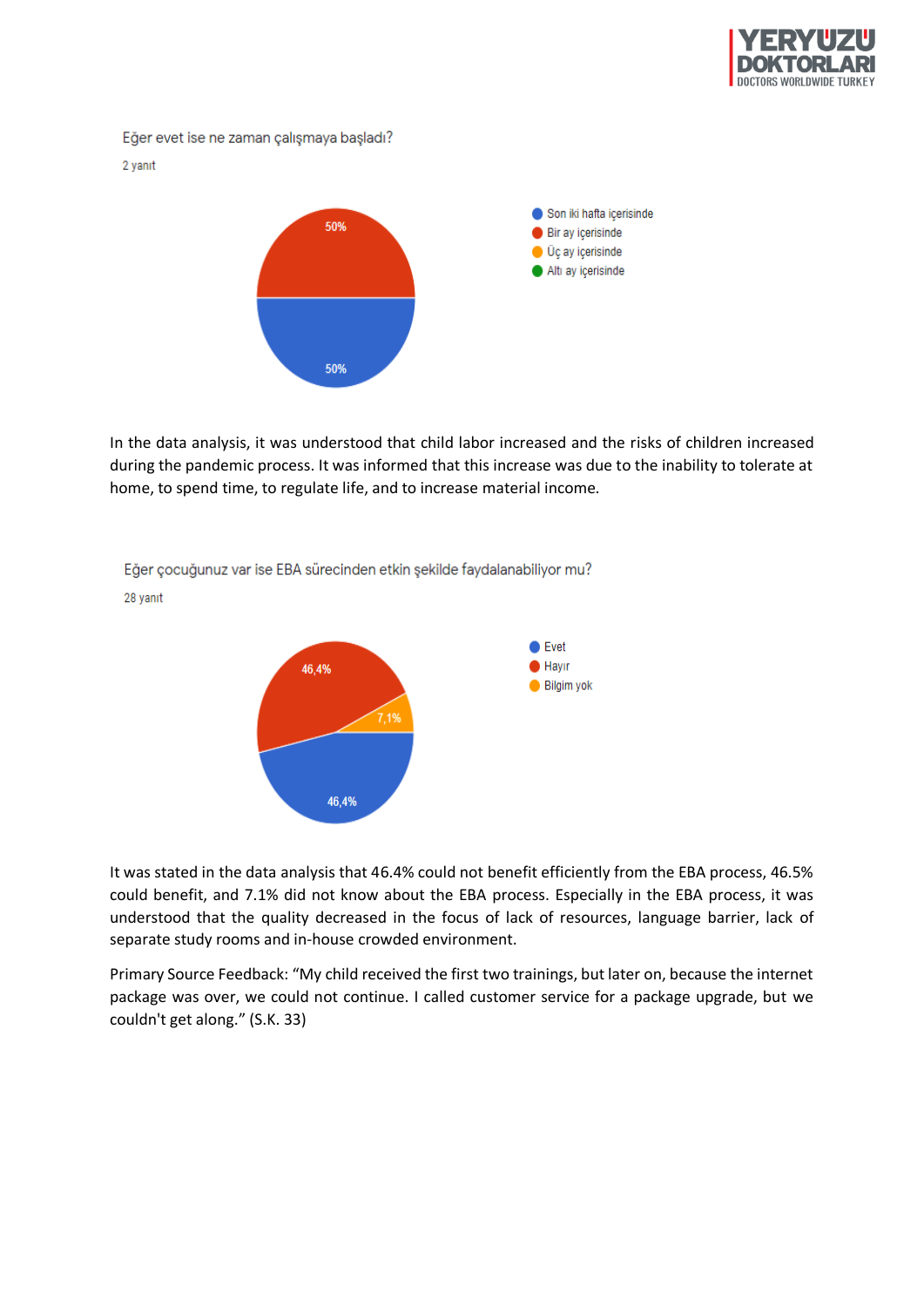



In the data analysis, it was learned that 43.3% of the pandemic process was able to cope with stressor sources, 33.3% experienced intermittent stress symptoms and 23.3% felt stress symptoms very intensely. It has been found that he feels dry mouth, shortness of breath, heart palpitations, muscleheadaches, intolerance, nausea, fear, fatigue, insomnia, hot flashes.

Primary Source Feedback: "Before I go to sleep, I constantly think about what will happen to my family in the future, harm will come, bad news, and then I have trouble sleeping." (R.T. 27)



Sizde ya da ailenizde salgın sürecinde davranış-düşünce-duygu problemleri olduğunu hissettiniz mi?

30 yanıt

In the data analysis, there is a 36.7% change in A-B-C focus. It was stated that he did not feel 53.3% change and 10% change.

Primary Source Feedback: "My child is always at home facing television. While watching TV for 10 days, he started sucking his fingers, but he never used to." (R.T. 25)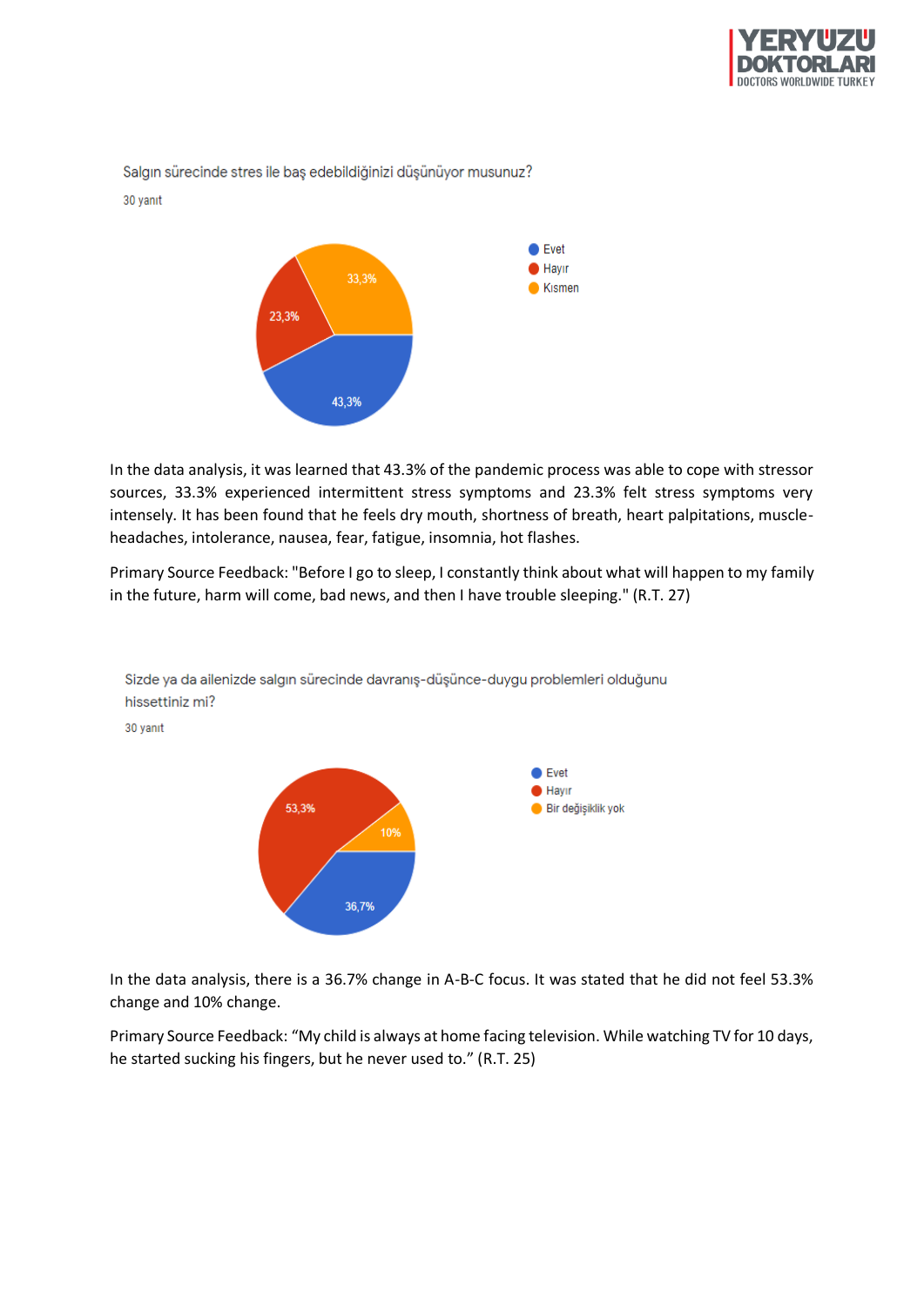

## Mart basından itibaren salgın ile beraber ödemeleriniz nasıl etkilend? 30 yanıt



As observed in data analysis, it was learned that there was an increase in socio-economic difficulty during the pandemic process. It was stated that job loss, need increase and disruption of salary payments in workplaces are effective in the process.

Primary Sourced Feedback: "I always have demands from my children at home and have difficulties in meeting them. I cannot cook at home if I constantly get their requests. For this reason, I can give 1 lira of pocket money per day." (J.D. 28)



Mart başından itibaren salgın ile beraber gıdaya erişiminiz nasıl etkilendi?

30 yanıt

In the data analysis, it was learned that 70% food need access decreased, 20% did not change and 10% food transportation increased. Especially in the telecommunications sector, it was learned that there was an increase in the food transportation of the clients working as bakery masters.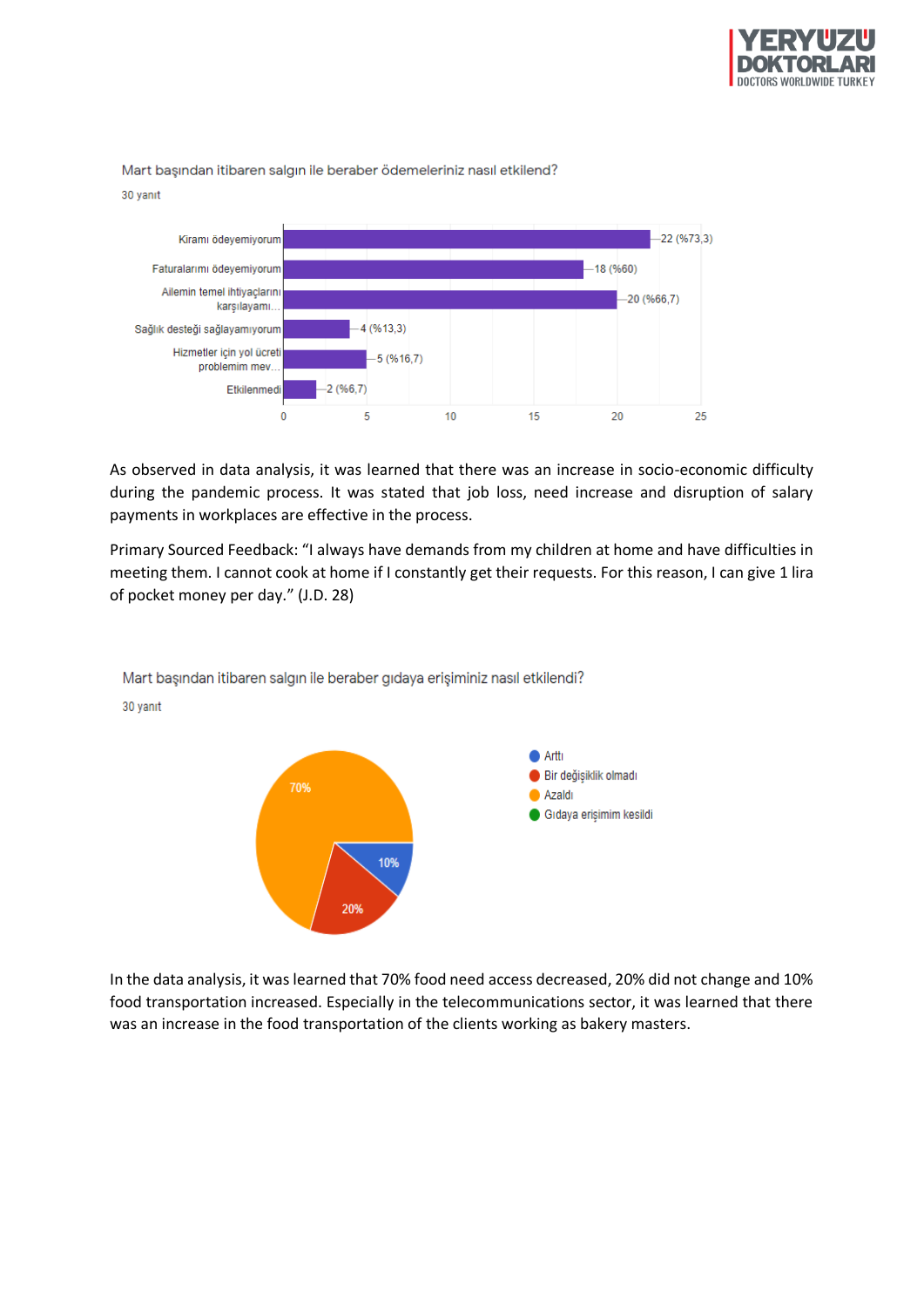

ıО

Mart başından itibaren salgın ile beraber kişisel hijyen ve ev hijyeni malzemelerine erişiminiz nasıl etkilendi?

30 yanıt



# Salgin sürecinde MHPSS va da HSNF desteğine ihtiyac duyuyor musunuz?



## SECONDRY SOURCE COMMENTARY ANALYSIS

The Doctors Worldwide Association field teams also met with Mukhtars and naturally occurring community leaders who took an active role in the region's problems.

Many workplaces have been temporarily closed after the virus or the number of employees has decreased. This process has negatively affected the working situation of many Syrian and Iraqi people. In the field analysis, it has been understood that asylum-seekers working in the fields of service, construction, textile, workshop and car washing, especially, lost their jobs and the business areas shrank in the focus of young people. For this reason, the labor force of the child labor force in terms of cost, security and rights has been created for the employer, and risk factors and sensitivity have increased. In addition, almost all employees do not have a work permit. At this point, the importance of awareness raising activities for both the employee and the employer is understood.

With the pandemic process, some hospitals could not provide service unless there was an emergency. The control examination and pharmacological treatment process of the clients were interrupted. The reporting periods have been extended and the convenience of drug supply from pharmacies has been extended as of February in individuals who have received psychopharmacological treatment with reports. However, the inability of the clients to access the right to information in the language barrier focus and the process of benefiting from health rights and services remained suspended. In addition,

30 vanit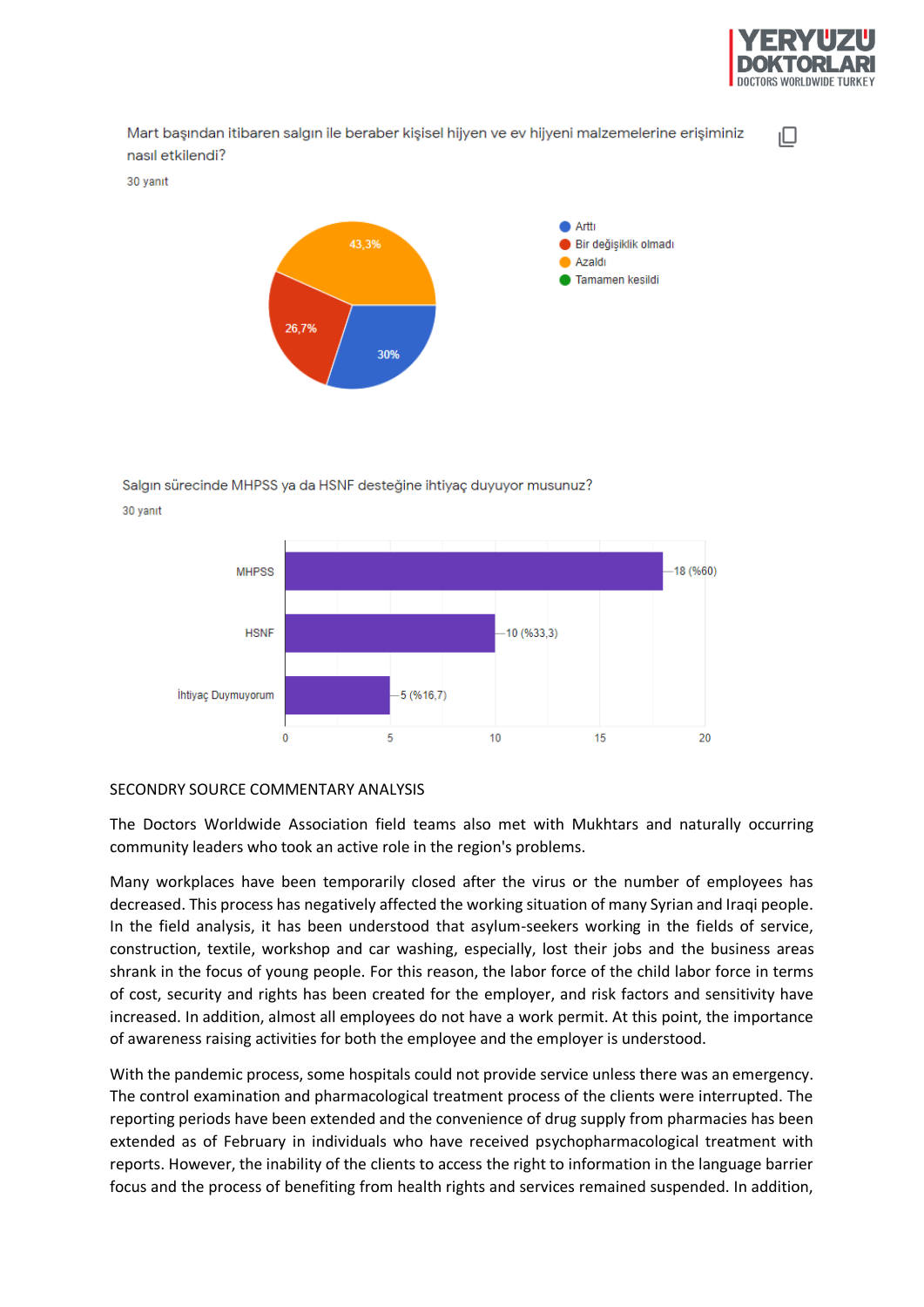

many people could not access or continue treatment because of curfew and risk of infection in hospitals for clients over 65 - under 20. Unless urgent all surgical processes are delayed and fragility has increased. It was also observed that there were disruptions in the need to receive delegation reports.

43.3% of the interviewed clients stated that they could not access basic hygiene products. At this point, the main reasons expressed by them are: living in rural areas, old age, financial inadequacy, and access to external resources. In addition, it was understood that baby food, diaper and diaper needs are common.

In this process, it was understood that the main reasons for the children not having access to education are child labor, peer bullying, language barrier and lack of resources. This information reveals once again how important awareness-raising activities and PSS activities are for children and their families. In this period, it was analyzed that there was an increase in internet and telephone loyalty and that children concentrated on dangerous games such as Blue Whale and Mariam.



Situation analysis about Access to Education and Continuity of International and Temporary Protected Children in Turkey of The Turkish Red Crescent

In the communication process established with the clients, stress management, positive parenting, mental health problems, behavioral problems in children, chronic illness care, intra-marital communication, child development steps, mourning psychology, back to school, peer bullying, parental attitudes, attachment theory, exam anxiety, protection-oriented rights and services There are requests to establish support sharing groups with the awareness of transportation process contents.

It was understood that some refugees who received ESSN support had problems because they could not renew their address information. In the Delegation Report, due to the obligation to express severe disability, disabled care assistance support cannot be obtained and it is understood that there are problems in reaching aid to reduce the effects of SED aid, Silicosis Patient support or SYDV Covid-19 pandemic process. It was observed that support was needed for the use of 184 SABİM and 182 MHRS help lines.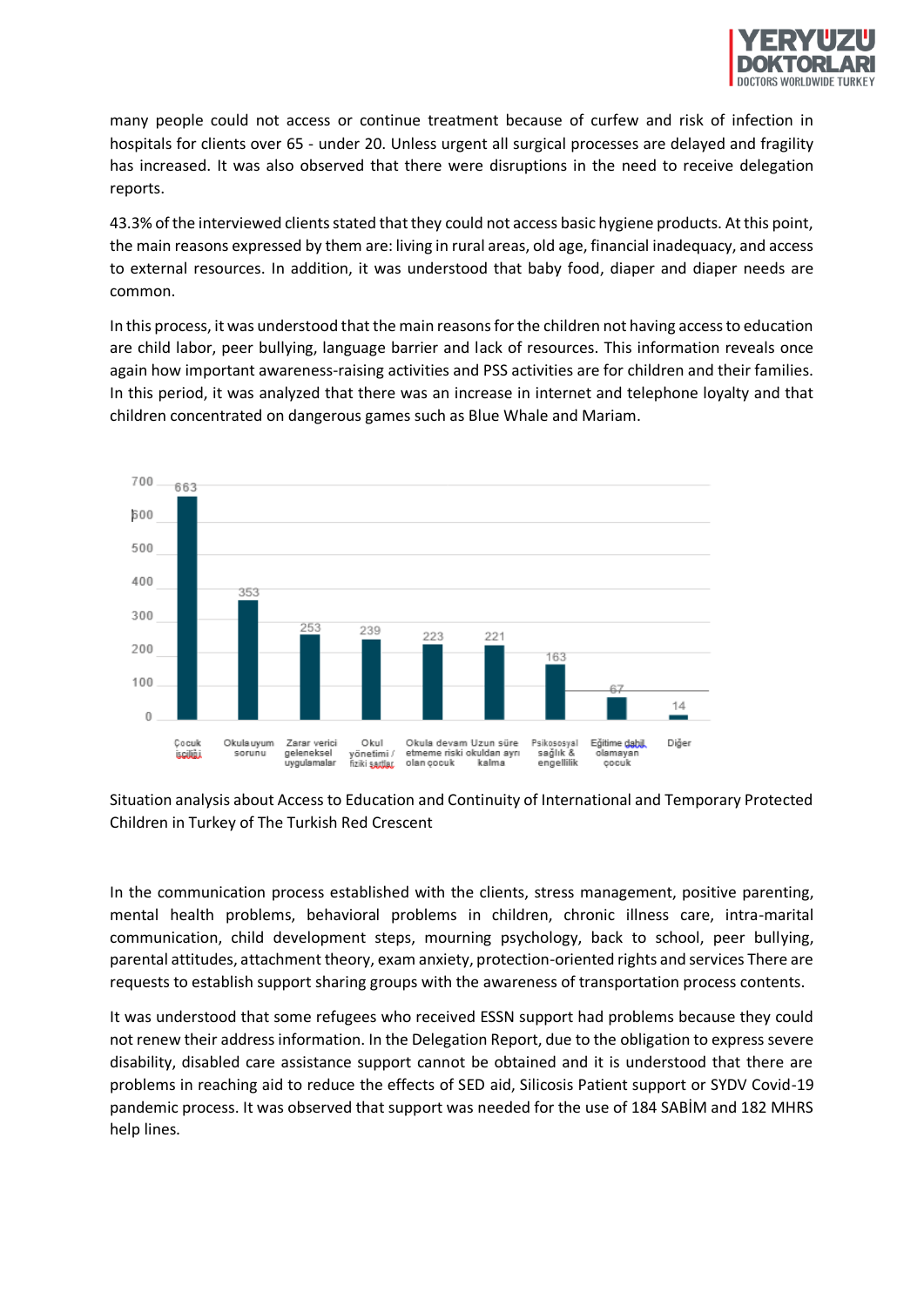

## **SUGGESTIONS**

• Providing the socio-economic support that families need during the Covid-19 process,

• Providing access to information related to socio-economic supports or the same or cash supports provided by public institutions or non-governmental organizations,

- Support in application processes due to language barrier,
- Providing monthly food and other needs through supermarket cards,

• Preventing adults who make a living from their families from losing their jobs in the Covid-19 process, investigating those who lost their jobs and providing social security,

• Increasing home or safe working opportunities,

• Informing children, parents and other caregivers about the distance education process effectively, making the information in different languages,

• 8383, which is MoNE's (the Ministry of Natural Education) Mobile Information Service, provides regular information to all parents without membership / fee,

• Implementation of the child worker action plan before the Covid-19 process,

• Providing access to TV, tablet, computer, internet or other equipment for access to distance education offered during the Covid-19 era,

- Reducing the internet access cost of households or providing public internet access,
- Encouraging the Constitution Women's Committee transportation,
- Restructuring of media literacy, including

• Introducing the narrative techniques of the Covid-19 process to the parents and creating high quality time-spending contents within the home,

• Facilitating refugee families to apply for health services when they suspect that they show Covid-19 symptoms,

• Supporting childcare of the hospitalized parents,

• In case of other diseases other than Covid-19, access to health is not neglected and families are provided with access to healthcare,

• Making the examination results and prescription writing remote after hospital examination,

• Providing mobile and mobile health services,

• To provide children with access to a variety of materials and activities that will increase their creativity, realize themselves and discover their talents,

• Establishing mechanisms to enable children to share their views and suggestions regarding the Covid-19 process,

• GBV case management and multi-method support for GBV victims, including stronger compliance with livelihood interventions,

• Providing remote social adaptation activity opportunities,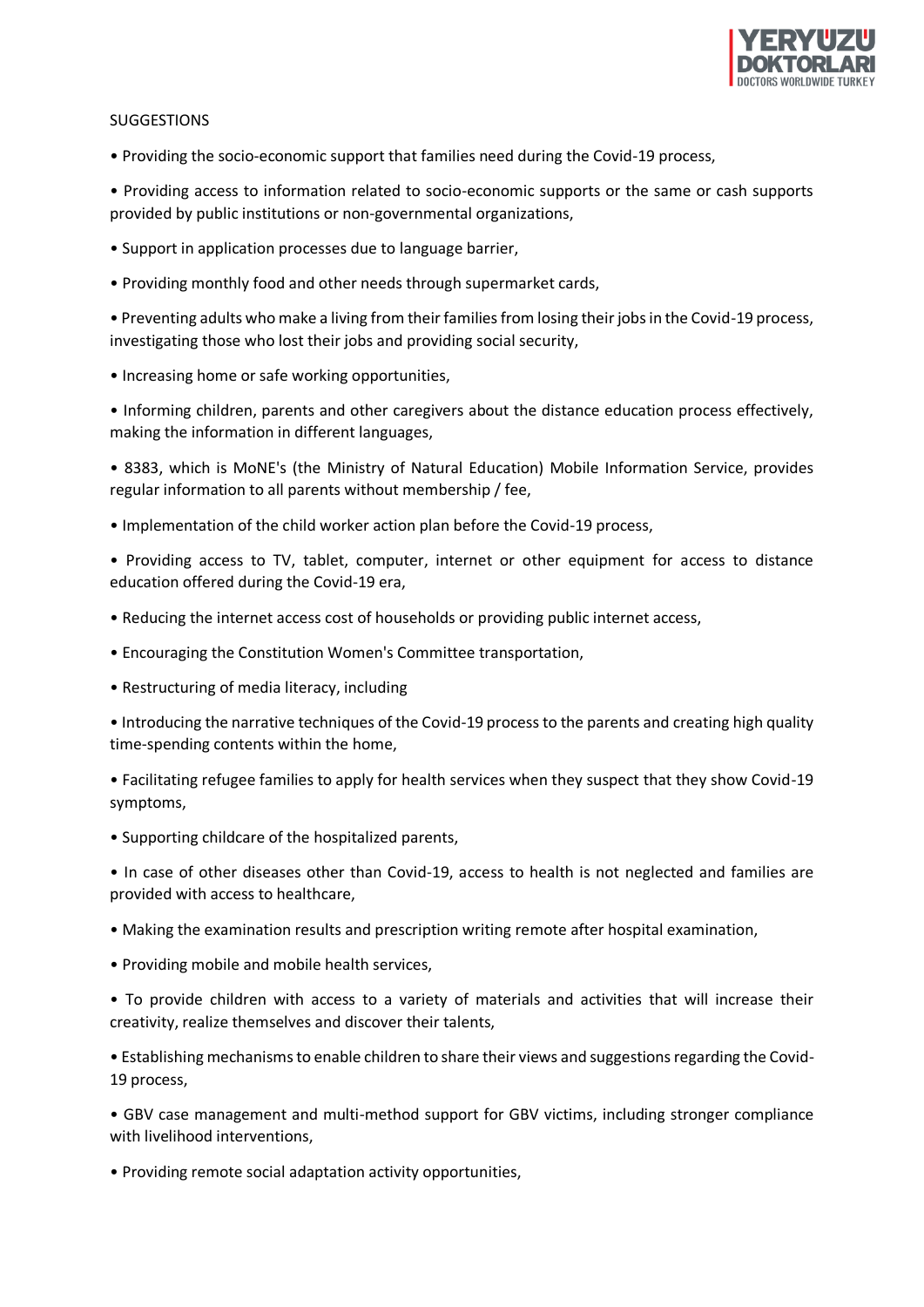

• The generalization of remote psychological support counseling is general recommendations.

#### **DOCTORS WORLDWIDE'S ACTIVITIES IN THE COVID-19 PANDEMIC PROCESS**

#### **Remote Private Health Needs Fund**

- 1. Surgery fee not covered by SUT
- 2. Medical device / hearing aid, prosthesis orthosis, etc.
- 3. Drug.
- 4. Diapers and glasses
- 5. Inspection fee and hospital process support
- 6. Accommodation fee for health services
- 7. Transportation fee for health services
- It includes the supports mentioned above.

#### **Remote Individual Psychological Support**

Individual Psychological Support is the general name of the techniques aimed at solving the emotional and behavioral problems of individuals and improving and protecting their mental health. During the support, the client is informed about his mental state, thoughts, emotional and personality structure. It helps him learn to take control of life and to tackle the challenges he may face. It helps to gain insight into the difficulties or troubles it experiences, increase motivation to create changes in thoughts and behaviors and find suitable ways for these changes. In the process, the physiological needs, the sense of trust, the need for belonging and love, the need for respect and self-respect from others, and selffulfillment to achieve personal integrity are acted upon. Psychological first aid, psychopathological treatment process, psychological well-being, function monitoring and psychological counseling support are provided. In this process, we act within 5 principles:

- 1. No Harm,
- 2. Not to overlook universal values regarding basic human rights,
- 3. Paying attention to conscious and informed consent,
- 4. Not imposing our own personal opinion and point of view,
- 5. Empowering people with professional interventions,

#### Remote Awareness Raising- Increasing Awareness

Generally prepared; the content is given to the participant as theoretical and practical information, aiming at gaining knowledge by leaning on different aspects of the content; are one-time sessions with expert psychologists. A psychosocial and protection-based awareness service is provided.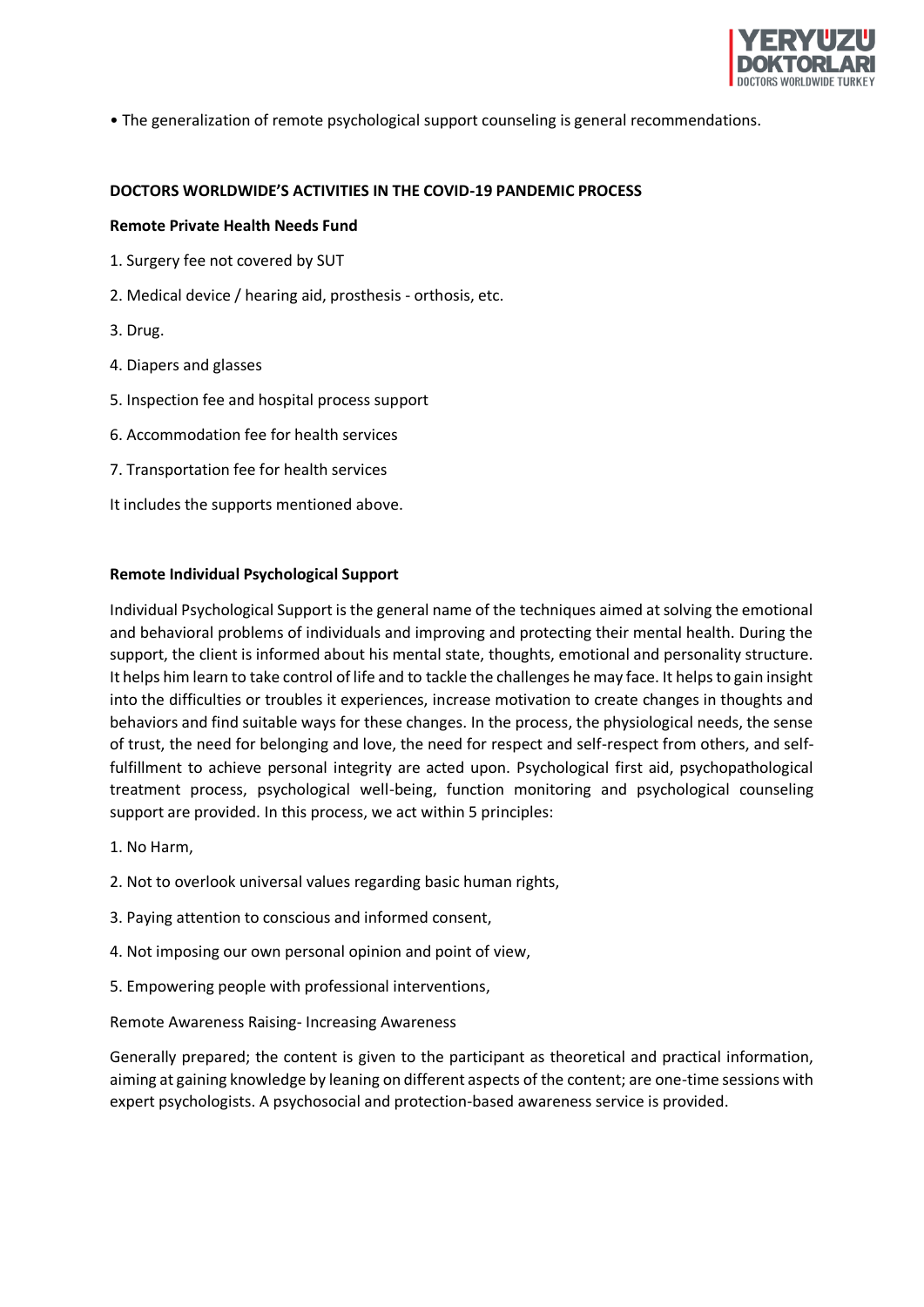

## **Remote Case Tracking**

It is aimed to support and follow up the individual, whose risks after the crisis have increased, until the sensitivity situation passes. Case follow-up activities are carried out in terms of RAM process, delegation report reception, hospital treatment stages, providing the child with special education, objection process to delegation report, directing and monitoring for protection needs. Refugees who have International Protection Identity and Temporary Protection Identification Certificates can benefit from public services in their registered cities. There is a service to direct the necessary specialization areas, support in the hospital, and direct refugees who need spiritual support to appropriate services inside or outside the institution. Counseling on the scope of SUT and other treatments are among the services. It has a facilitating role in refugee children's access to education. Register-based, socioeconomic difficulties or any other reason the advice is given to refugees in Turkey blinkered education in schools and helping to remove barriers to access to education rights of refugees. In addition, guidance is also provided to access public-funded economic support to promote the education of refugee children and to promote school attendance. Support is given for consultancy, HEP, registration process determined by the population registration address, and guest student for transition from GEM to public school. It is with the beneficiary in Special Education process and operational problems. Guidance is provided to the necessary places for adult education. Needy refugees living in Turkey are informed about the socio-economic support to access. It is aimed that the people with Temporary Protection ID benefit from public services first. Refugees who do not have an identity or do not meet the criteria for public aid are directed to other civil society resources. As an association, guidance is provided to relevant institutions by informing about in-kind / cash support conditions and preparation of required documents. Hygiene, child and pregnant aid packages are also delivered to sensitive refugees in the Community Center. Consultancy is provided on 4A and 4B work permits.

#### **Remote Promotion and Information Flow**

There is a work to prepare and distribute brochures for mental health problems. Behavioral changes to be implemented inside the home are essential. By giving importance to the language barrier, video studies are based on reaching the general audience.

#### **State Stakeholders Contact**

- 1. Violence Prevention and Monitoring Center
- 2. Alcohol and Substance Treatment Center Child Adolescent Substance Treatment Center
- 3. Family Community Centers
- 4. ALO 191 -Drug Fighting Advice and Support Line,
- 5. Community Mental Health Center
- 6. Youth Services Center
- 7. Family Doctors
- 8. Home Care Services
- 9. School Registration
- 10. First Admissions Unit
- 11. Women's Shelters
- 12. Legal Aid Centers [Bar Association](https://tureng.com/en/turkish-english/bar%20association)
- 13. Law Enforcement
- 14. Governorates and District Governorship Units
- 15. Family Courts
- 16. Forensic Medicine Institutions
- 17. Provincial Directorate of Family and Social Policies